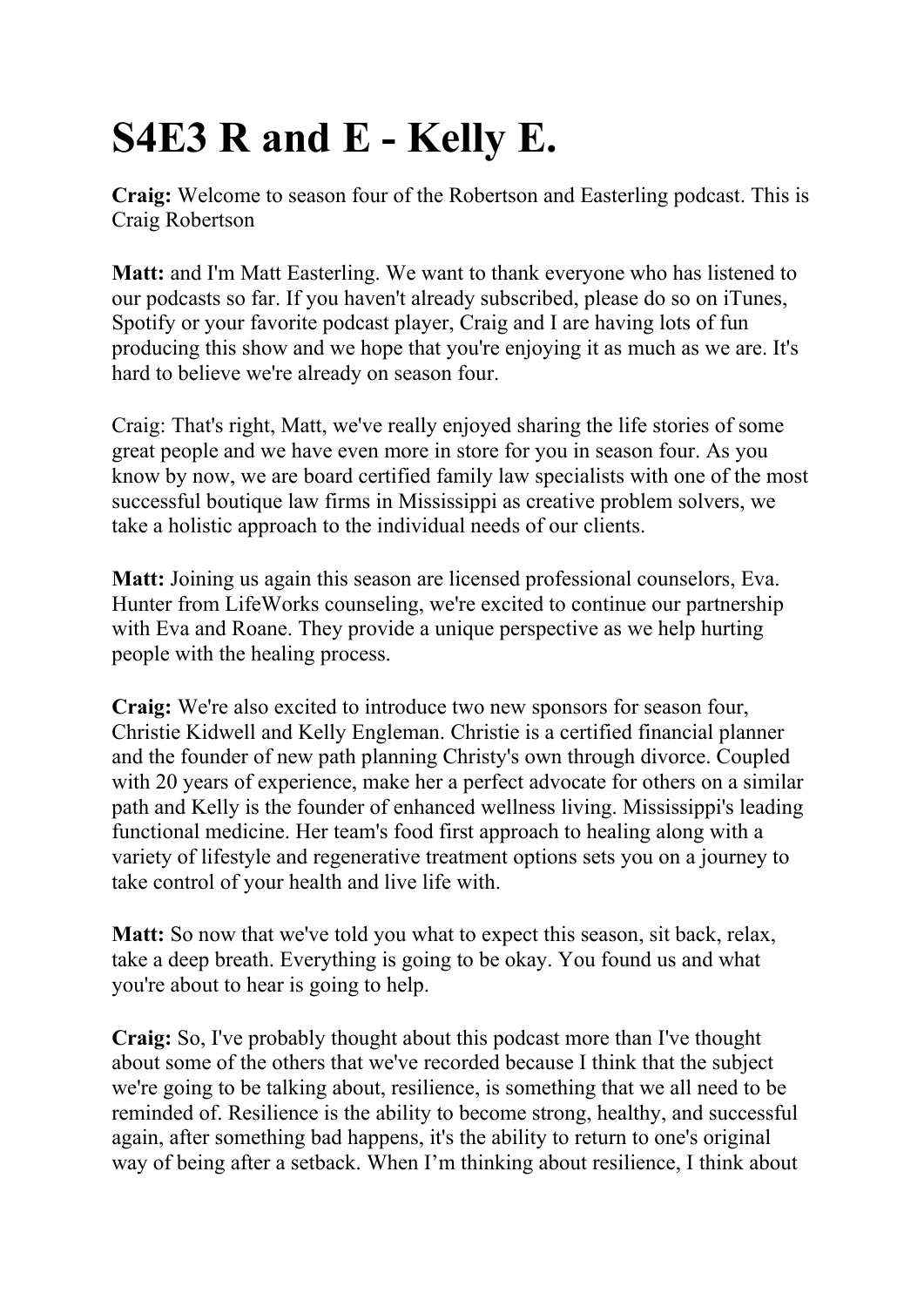the people in my life. I think about my mom. My mom lost two sons over the course of only six year and shortly after that, her mother had a stroke and she was caring for her every day and when I think of resilience, I think of a mom who showed up at the nursing home and made sure that my grandmother was receiving the care that she needed through the end of her life. Also think about my dad. My dad was an electrician. He was a working man. I have office hands. He had man hands and when he was 80, he was diagnosed with vascular disease, which was creating sores on his foot and he had to have his leg amputated and he was in a nursing home and my dad had always been independent and self-sufficient, and to the day he died, he made plans to live independently away from the nursing home. That's what I think of when I think of resilience. I think of my wife, Rachel, who I adore. She grew up in a farming town in Southeast Arkansas and she was dyslexic. She didn't learn like everybody else and so her mom did everything that she could to resource her. She had to live with other family members and she struggled through adversity and went on to receive a master's degree from South Alabama. That's what I think about when I think about resilience.

**Matt:** Craig, when we started talking about this podcast and you and I were going through the, the idea of thinking about moments of resilience in our own lives and things like that. I may have a few, I didn't feel like any for me actually measured up to my wife and daughter. For those of you out there that don't know my wife, Kayla and I have a four year old little girl named Parks and while my wife had experienced, in other words, healthy and normal pregnancy. One week before her due date, she suffered a complete placental abruption in the middle of the night. Without getting into the weeds, it's a critical thing that can happen during a pregnancy that oftentimes can result in death of either the baby and or the mother. We were lucky to get to the hospital pretty quickly and when Parks' was born, she actually had an Apgar score of one. The only thing that registered on the entire scale is she had a faint pulse when they took Kaylee into the delivery room. What they said to me is if we get in there right now, we might be able to save your wife and they both bounced back and are now thriving. I think about parks in her mama's belly, just thinking if rationing the resources that are available to her and like, if somebody can just get me out of here, I'll be fine. And I can tell you over the last four years, she is the toughest little girl that you can imagine and 100% she will not quit when it comes to anything and I know that part of her is why she's here. So to join us today, to talk about this subject of resilience, we want to welcome back two of our three sponsors and former guest. We have Kelly Engleman, who is the founder of enhanced wellness living, which is based here in the Jackson Ridgeland area. Kelly has dedicated years to researching and developing treatment strategies for her patients using a food first approach for healing. She is equipping her patients with the tools and resources that they need to gain control of their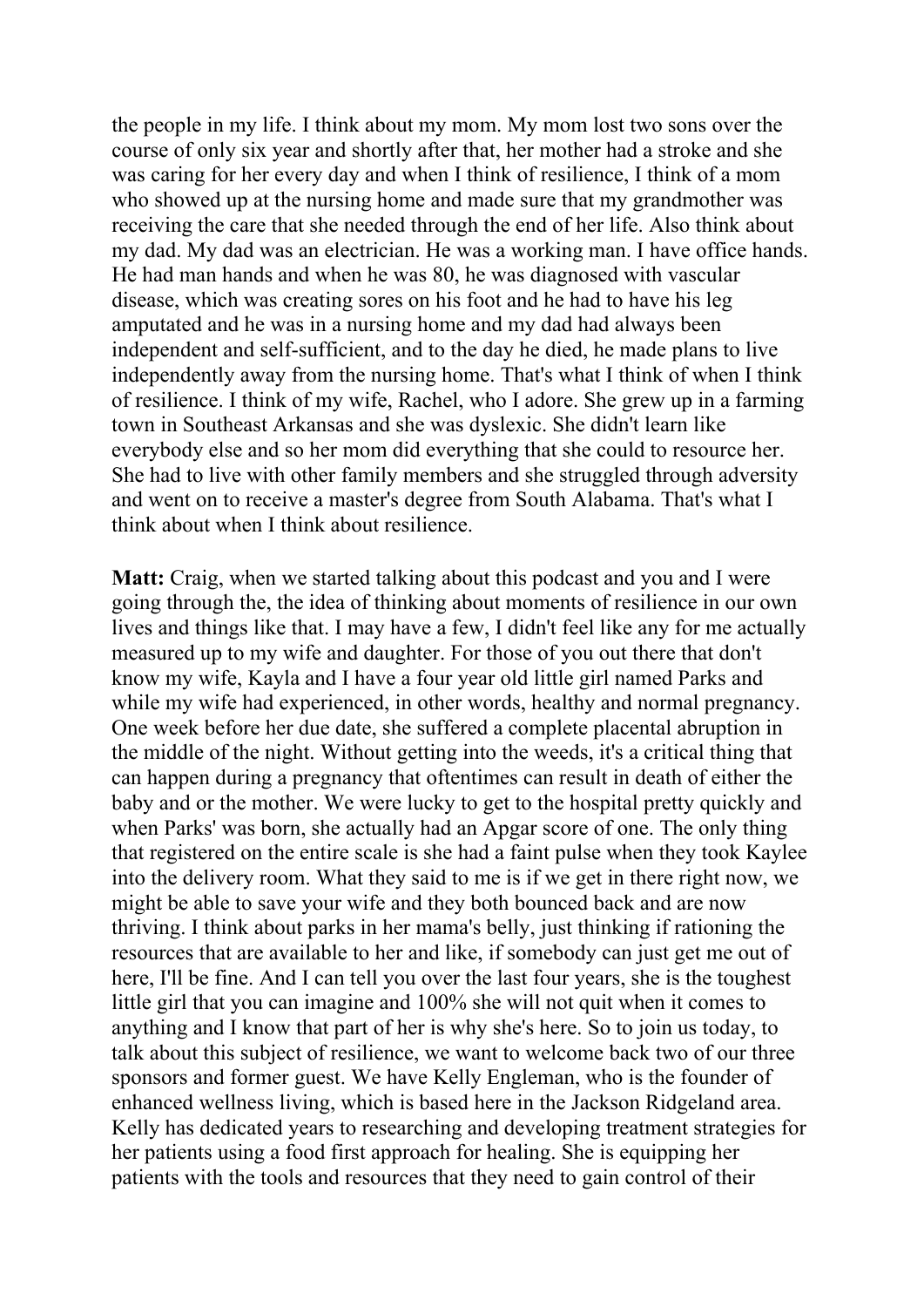health and live a life of vitality. Kelly joined us formerly on episode 19.I would suggest that you go back and listen to it if you haven't and if you have, listen to it again. We've also got Eva hunter who is one part of the dynamic duo of Roane and Eva hunter, who are the founders of LifeWorks counseling here in the Jackson area. You probably remember Eva from past episodes, three and four, and I believe co-hosted a few other episodes along the way as well, Eva and her husband specialize and individual couples and family therapy. She's a licensed professional counselor and an international best-selling author of Sex, God and the chaos of betrayal, the couples roadmap of hope and healing from infidelity, affairs, pornography and sexual abuse. Of course, we don't want to leave out our third sponsor, new path planning owned by Christy Tidwell, who is a certified financial planner. She has also been a guest on our podcast before and has her own stories of resilience. Christie helps people who are coming out of a divorce deal with their finances and figure out a way forward. And you can find her at newpathplanning.com. Again, Kelly, Eva, thanks for being here. And I look forward to hearing what you have to say about this interesting topic.

**Kelly:** So excited to be here again.

**Eva**: Yes, me too.

**Kelly**: This topic has been so near and dear to my heart, really from childhood. And to see more awareness around what is resilience and what that looks like is just exciting.

**Craig:** Kelly, you heard a little about what resilience means to me and Matt? What about you when you think of resilience?

**Kelly:** So, when I think about resilience, I think about the capacity that we have. As humans to bounce back from adversity. In my life I've had, I call them speed bumps. I've had a few speed bumps along the way and opportunities to really dig deep and live out what resilience looks like. So, resilience can be also a stance that you take kind of a decision that you make as you build out your plan for resilience. I actually do write out a plan every year for what resilience is going to look like for me?

**Craig:** Talk about that a little bit. Be specific.

**Kelly:** Right. So, when I think about, what is it going to take for me to be resilient?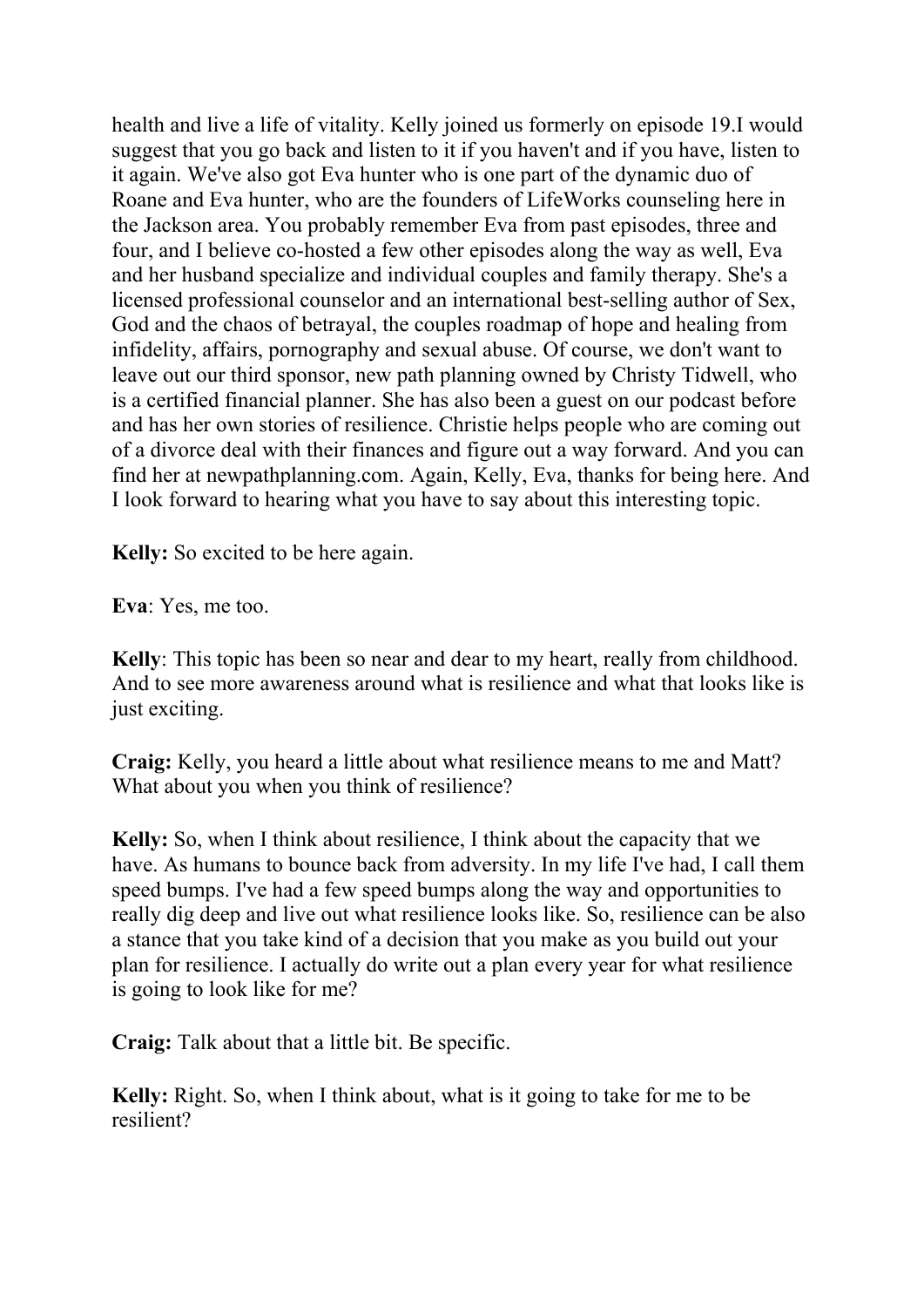James Clear, I don't know if you guys have read his book, The Atomic Habits, he says that will never rise to the level of our goals that will always fall to the level of our systems. Right? That is so powerful because if we don't have an awareness of what it is to create resilience then how can we have the systems in place to do that? For me, I think about my mindset, you know, what am I going to be putting into my brain every day? What I'm going to be reading, who am I going to be listening to on podcast for me, I really need some things that keep me motivated and focused and connected. I think about my nutrition. How am I going to pull off getting what I feel like I need nutritionally daily and what do I need to recruit to make that happen? So, for our family, a lot of times we'll use green chef as a way of ordering our food, having it delivered and we prepare it. So that's just one tool that we oftentimes will use. I think about my sleep and my hormone balance, those go hand in hand. Am I getting enough sleep? Is a good quality sleep? I think about how am I moving my body? You know, am I exercising? Am I overexercising? Sometimes I tend to overdo the physical aspect of that and then I think about, what is it that I'm doing daily that may be adding toxicity to my body? And how could I offset that? Or how could I be eating in a way to allow my body to offload that. So those are the five things I kind of map out and there's a lot of depth within those things, but those are the components that I'm constantly re-evaluating what's working for me. What's not working for me.

**Craig:** Eva, what about you? What does resilience mean to you?

**Eva:** For me, it's really understanding first and foremost, where I came from and I've got to know myself and what is stored in the limbic part of my brain, because if I don't know that I'm going to react instead of respond.

**Craig:** What do you mean know thyself? I think Socrates said that, know that self, but are you talking about knowing your own story being in touch? Explain that to me and our listeners.

**Eva:** Absolutely. That's the first thing is to really know what's happened to you. What's happened through you. To understand what set you up right. To react instead of respond and Kelly can tell you more about that when we do react, when we're in that hypervigilant stage, and let's say we do have a betrayal trauma, or we do have an angry father or an angry husband that we are in a primary relationship with our safety and security is compromised. So, Kelly has helped me for the last five years to understand to my, my numbers, my internal numbers and how to heal those. Right. And so she and I worked together on that in a path of understanding that. My first thing I did though in my journey to healing was really my trauma. What had happened to me now, what has helped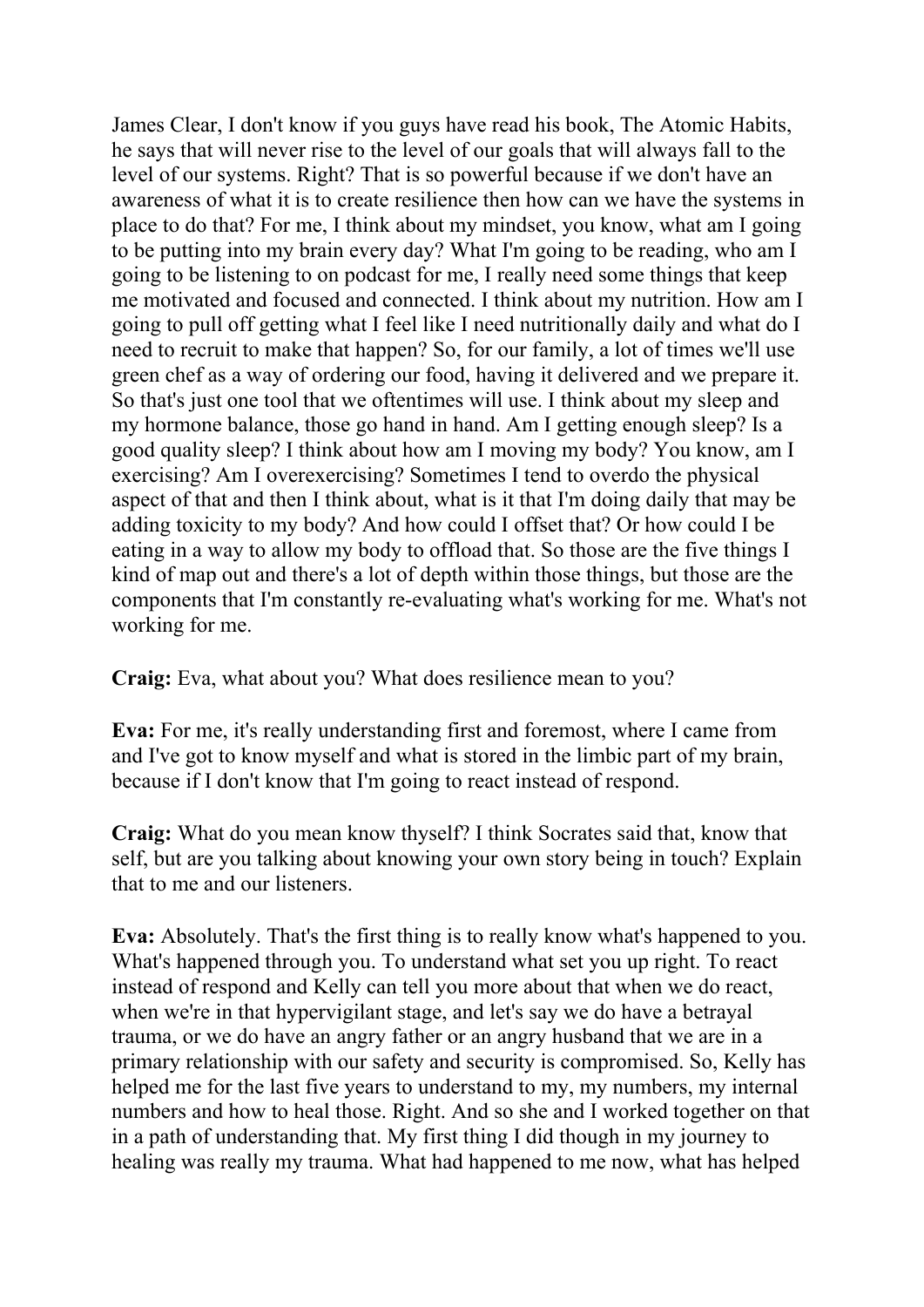me be resilient over the years is understanding it, but then also sitting in it with other people, as well as doing my own work, hearing hard things and being able to really sit with that. I think that's made me very resilient.

**Craig:** Eva, use the word trauma twice. You said betrayal, trauma, and then you use that term again. And I think our listeners, when they think of trauma, they think of a trip to the emergency room. That might be the case. Help our listener understand what trauma is.

**Eva**: So trauma is any negative life event that leaves you with a sense of helplessness. It can be neglect, childhood neglect, a loss of a parent, a serious childhood illness, whether it's your own or one of your siblings, a learning disability, too many siblings in the home, a detached, emotionally unavailable, or anxious parent and then your own parents who may have had childhood trauma. Mine did.

**Matt:** I've heard in the work that Matt and I do the concept of a big T trauma and a little T trauma help me and our listener to understand what the difference is.

**Eva:** So, a big T traumas going to be things like growing up in an addictive family system, alcoholism that can be a big T trauma, a big T trauma can be a parent who died during childhood or a sibling who died during childhood, those are big T traumas. The betrayal of one of the parents. If one of them had an affair, if there was a divorce in the family, those are big T traumas.

**Craig:** What about the smaller traumas?

**Eva:** Little T traumas are more of what I had mentioned a minute ago, maybe the parents weren't really attuned to the child, to you as a child. They may have been emotionally detached. They're so focused on making ends meet the financial stresses of raising children, the emotional stresses of raising children.

**Matt:** So the little T are more of your pervasive every day. I don't want to call them slides, but you know, environment, the way that your life is going on day to day basis, whereas big T might be large events that happen and you see them as a singular instance in your life.

**Eva:** That's right. Exactly.

**Craig:** Well, what's the correlation then it seems logical, but I would love to talk about that in more detail with you ladies about resilience post-trauma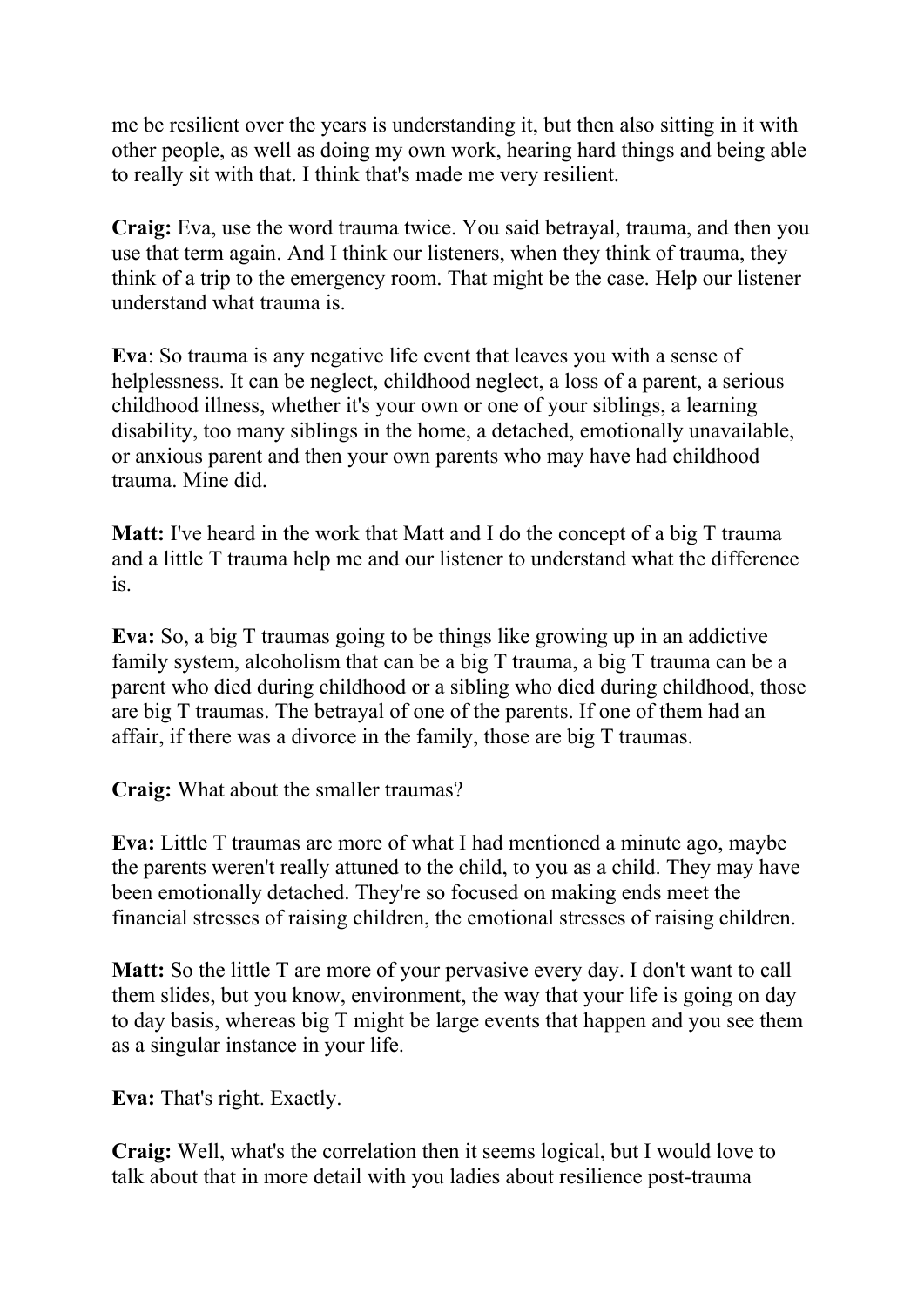whether it be something small or something huge, how do we put one foot in front of the other and foster resilience?

**Kelly:** So, you know, when I think about resilience, so we wouldn't have a need for resilience. If we didn't have trauma then we wouldn't have a word. If trauma didn't exist, we wouldn't have any need for resilience. Right. We would just be. And so I think that understanding who you are, and that's what Eva taught me was because I approached resilience strictly from a physical standpoint, for the longest time. Mindset was a part of it. I believe in God and I pray and I do the things from a spiritual perspective that I felt like I needed to be doing, but I didn't understand the value of knowing myself and also knowing how that trauma affected me and create a default pattern. It's where I go when I'm upset or I get really triggered for me, my reaction to disappointment or our trauma would be to go run. I would, I would run 50 miles a week at my worst and a lot of people would think that, well, that's healthy, right? That's healthy at the expense of other aspects of my life. Where were my children when I was out running training for marathons for hours at a time, you know, I wasn't necessarily supporting my nutrition at that time either because I had the belief that I could eat whatever I wanted, because I didn't have a weight problem. So there was a lot of price to pay for that habit. Now I could have been doing worse things, obviously.

**Matt:** So if resilience is our response to trauma, I'm curious to know, or to hear your opinions about, is resilience something that an individual has to develop or is it something that they have that is innately inside of them that they have to discover. Can you learn how to be resilient?

**Kelly:** So when I listened to your story about your daughter, I mean, it brought me to tears really when I heard it, but she had an element of resilience that obviously she wanted to fight. Right. She wanted to be here, but I'll also have a belief that episode that she went through, challenged her in away that changed her genetic expression for resilience. So there are some people that are just born into this world resilient and then there are other people that really have to dig into building those skillsets around what resilience looks like and, you know, I'll just be honest. I thought I was resilient. I had my strategies in place. I was a runner. That was my only strategy. And that's what I see in a lot of people is they have one strategy. They have one go-to and they think they're good and they don't realize the value in really digging into and that's what Eva helped me with was really digging into the trauma that I'd had in the past and the defaults that I had set up and the identity around that that were some were serving me in some word.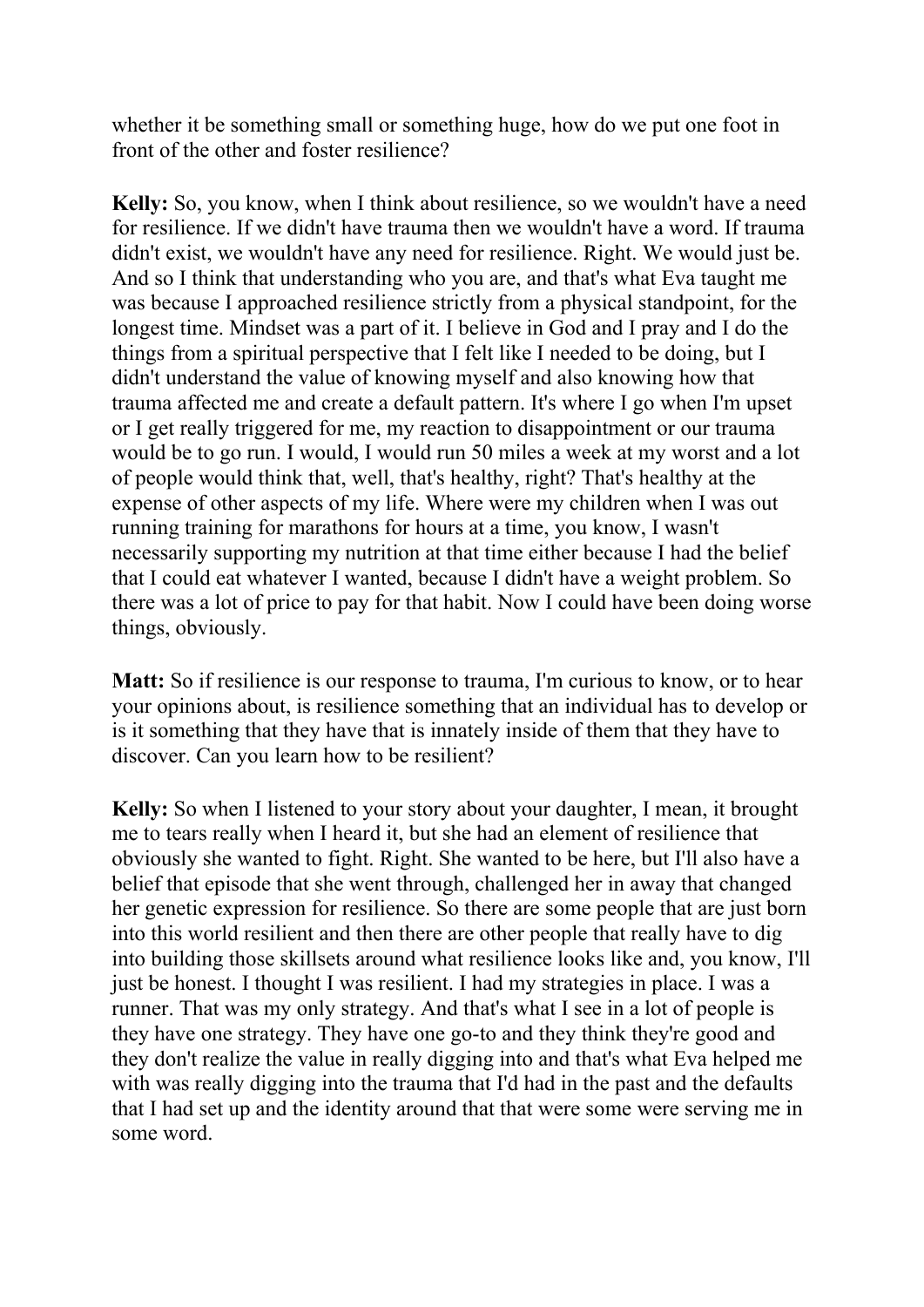**Matt:** For anybody out there that might be listening, that thinks that they're not resilient or that everybody has the capacity to show that resilience or to find it or to develop it is inside of you. You just have to figure out how to trigger that response and then develop it in a healthy way.

**Eva**: And I will say the environment that we are in and what we grew up in, it really does matter and our own self-talk can help us become very resilient.

**Craig:** That's a counseling sounding word, Eva. Self-talk, let's think of crazy people on an elevator talking to themselves about this is the next button I need to push help our listener understand what is self talk?

**Eva:** Well, I'll give you an example of our little granddaughter who is now two and a half years old, but she was around 18 months she started learning how to calm the stairs at our house. And she was climbing the stairs and I was right behind her and she would say, be careful, baby, be careful, baby. She had some fear but she's doing a lot of good self-talk and as a therapist, I knew where she got that from. I mean, that's probably the way I'm sure I know that's the way her parents talk to her and so the environment really matters too, whether you're a child or you're an adult you're in that environment matters. If you're in an abusive relationship as an adult, we can get out of that. We can call a time out. We can say, I'm going to go, I'm going to walk away from this, but when you're a child, you can't, you're stuck.

**Craig**: I think I've spoke about this on the show before, but that I have a men's group. There's six of us who meet every Tuesday morning and we talk about what's going on in our life and so I asked them on Tuesday, what does resilience mean to you? And one of the guys who actually, if you go back and listen to episode one of our show, Matt, he responded that to him, he thinks of resilience as shame resilience and Eva, this is similar to what you're talking about. It's the, self-talk the voices in my head and how to reframe that negative self-talk right.

**Eva:** I am a seven on the Enneagram so that is a skill set I naturally have, is to reframe, but it helps me help others to write how to reframe as well, identifying what are my shame messages, and then the ability to tell myself the truth in my own personal life. After I did a lot of my own therapy work, I realized, oh my goodness one of my fears is the fear of abandonment. So, I can speak into that today. You know what? I'm never going to abandon myself, nor is my father. The Lord, he's never going to abandon me. So, if I feel abandoned, I can speak truth into that.

**Kelly:** There's a reason the Bible says to whole captive, every thought, right?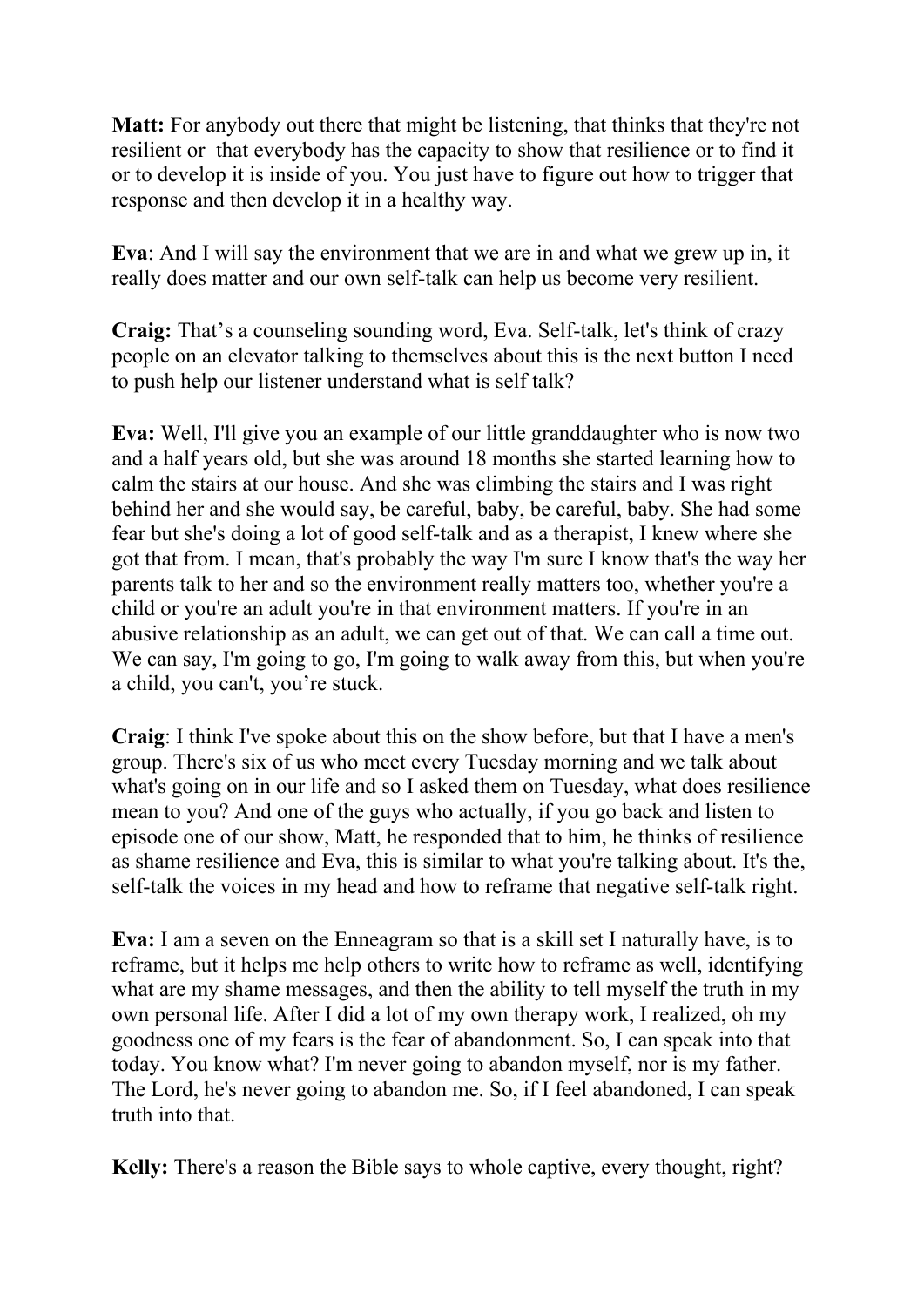**Eva:** Absolutely.

**Kelly:** So powerful because you know, that is the number one area of abuse that we have direct control over, and I say abuse because sometimes we are abusing ourselves with the words we tell ourselves, the lies we continue to tell ourselves that's a self abuse. So being able to call that out, reframe it, tell yourself the truth is phenomenal.

**Eva:** And Kelly mentioned a minute ago, she talked about how she really focused on the physical side. Well, I came from another standpoint. I only focused on the emotional side and when I hit my 50s and I was really just had a lot of fatigue. I was very tired. We were beginning life works and so I sought Kelly out and she helped me on just all my numbers, my internal, my cortisol, all the things and I've been with Kelly now for five years, about five years now,

**Kelly**: We've made some tremendous progress in those five years, because, you know, when I looked at Eva on the outside, she was beautiful and you know, she had some pesky symptoms, but then when we got her labs back, I was like, Ooh, we've got some challenges here. We're not headed in a good direction and it's been phenomenal but it's taken work. Right.

**Eva:** All of her things that she talked about a minute, she has coached me how to do that. My mental health, my emotional health and my physical health go hand in hand and so does everyone's the body.

**Craig:** I want you ladies to respond to something again, I've been doing some research and I've listened to Ted talks and read article and one thing that I heard was that the idea of the body's response to stress. So, let's say you're in Yellowstone. You're camping and you decide to go on an early morning walk to watch the sunrise over a beautiful lake and while you're there you encounter a bear. So, when you encounter a threat, your body releases, chemicals, your eyes dilate, your heart rate speeds up and you have a physical response to that environment, into that fear that serves you well to either fight or get your tail out of there. But what I would like for you ladies to respond to is the person who the bear comes home every night, it is this chronic struggle and the body's chronic response to that struggle.

**Kelly:** So, as you mentioned, initially, when we encounter a stressor in our bodies will respond with all these amazing hormones that prime our body for a response and we can either fight, we can flee, or we can freeze and not many people talk about the freeze response to some type of stress like that, right?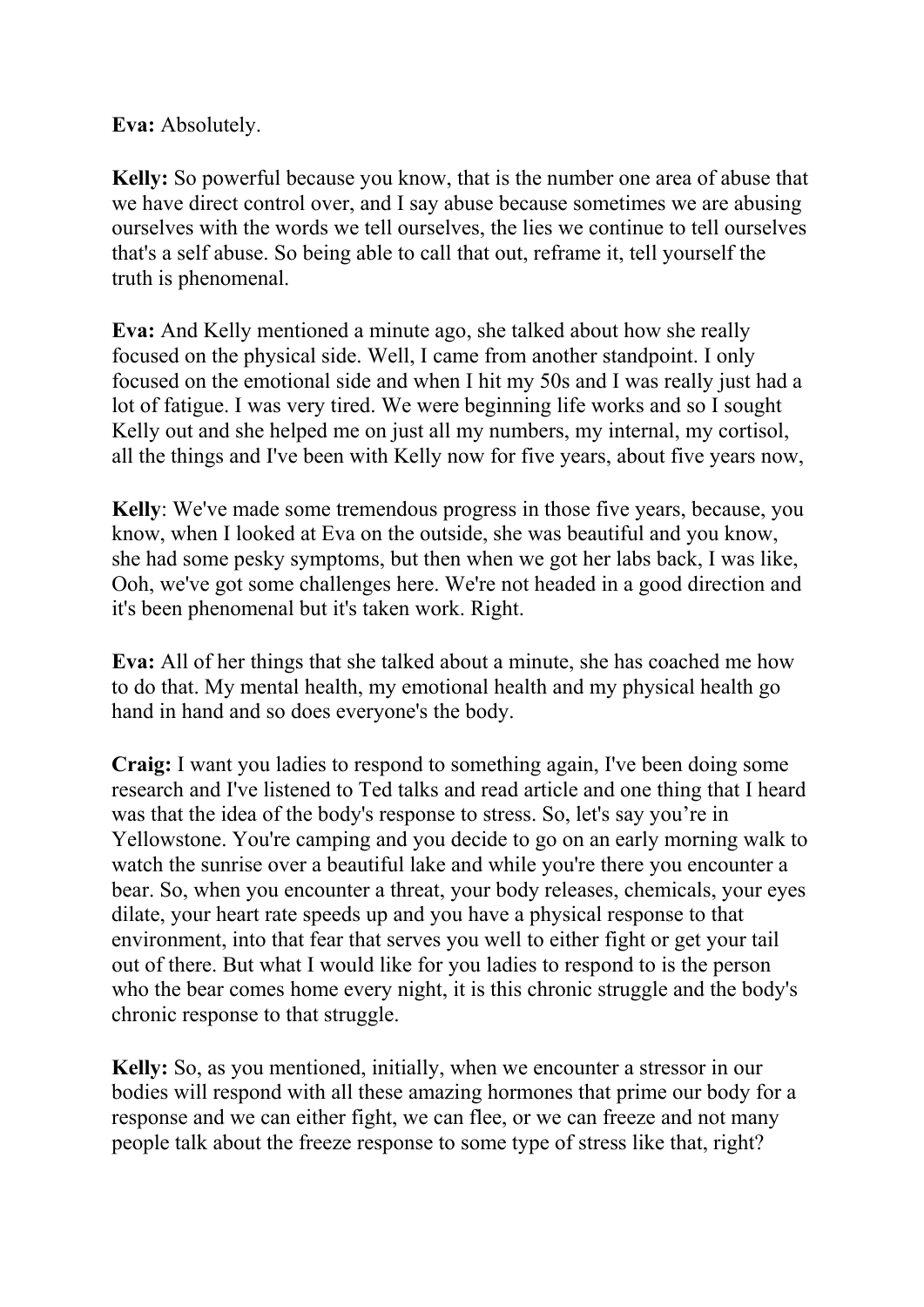Over time, those amazing hormones that your body produces changes the structure and function of your brain. Your hippocampus actually changes it shrinks and as a result of that, you're no longer able to produce the hormonal response that you once had and so that shows up as some of the symptoms that Eva described, fatigue, muscle pain, headaches, insomnia, those are common things that we see as downstream effects of chronic stress. When we look at the labs of a person like that, you know, we would expect if they're still running high stress situation, I'm assuming the person you're describing they're still living in that situation, right? So, you would expect the hormones to be really high, their cortisol to be really high, but what will show up is they almost have non-existent cortisol production and it's not that their adrenal glands can't produce is the brains not sitting the signal for production.

**Craig:** So, we're here with Kelly Engleman and Eva hunter, our sponsors and our guests and along with my partner, Matt Easterling, and we're talking about resilience. You can't talk about resilience without talking about setbacks, without talking about trauma, a big trauma that happens in our life. A small, everyday stressors that we respond to and we can respond to that by fighting. We can respond to that by fleeing and avoiding, or we can get stuck. We can freeze and I had used the example of seeing a bear in the woods and our body's response to that and Kelly, as she always does so eloquently talked about how that plays out in a person's health in their everyday life. Eva, in your practice in working with many men and women who are suffering betrayal, trauma, meaning that there has been cheating that someone has gone outside of the marriage, speak from a mental health standpoint about that response to stress and distress.

**Eva:** You know, it does cause a lot of chaos in the relationship and many times the one who has betrayed doesn't really have the ability to help his partner heal. That person, he's dealing with his own shame, because he's gone outside of the marriage. He may still, he or she may still be hiding. So, the partner of betrayal himself or herself are left on their own.

**Craig:** Right Eva, I've heard you talk about that. Talk about that in your own life, because I can remember back to when you told your story for the first time on our show, and you talked about that, that you were ill-equipped to help Roane when the discovery happened in your life.

**Eva:** and he was ill-equipped to help me. We were both like very, it was chaos. I am a fighter or I was a fighter actually, let me say I was a rager. I had a lot of anger. I really didn't understand the roots of my anger. So what happened when discovery happened, just more trauma was placed on top of the trauma are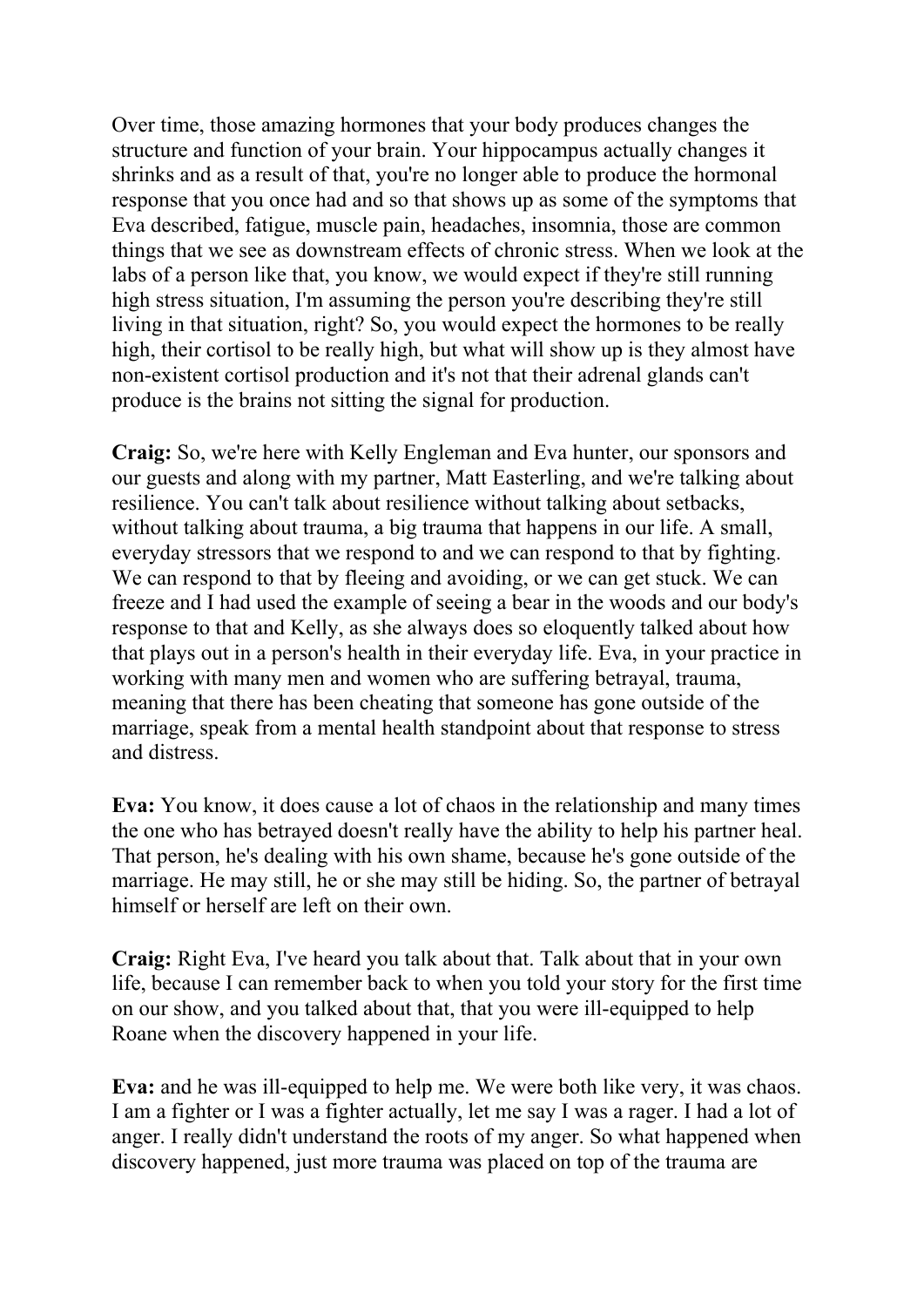already had and so I'm in a fight for my safety, for my security, I'm fighting for that. Not really realizing I'm giving all my power away and I felt really alone. Nobody really understood betrayal trauma then. Today, what is very helpful for a partner of betrayal is to, of course, have therapy be in therapy because we've got to be able to process our emotions if we hold them in, it is going to affect all the numbers that Kelly's talking about. So, we have to process those by talking it out also by allowing ourselves to grieve, to cry, to feel the feelings. That's just part of the process that a human being has to go through and many times, you know, the partner just wants to feel better so fast. They don't allow themselves in order to die. I did not allow myself to really grieve. I would just fight it. Right. I fought, fought, fought, but really what was underneath all my anger was a lot of hurt and a lot of fear, and a lot of injustice. So today, when I work with, a partner of betrayal, I quickly try to get him or her into a group where there's other people in the group that can support her. It also helps her in her own resilience if she's creating her own safety.

**Craig:** Across the informal research that I've been doing, that's what I see over and over again, the power of relationships to help foster and develop resiliency. Talk about that, Eva. The importance of, you say, I want to get them in a group that you felt alone and how important is it to have people that are walking alongside of you on the pathway to healing and recovery and fostering and developing resiliency?

**Eva:** Well, God created us to do life with other people not to do life on our own. So now they've got people that are maybe further women or men that are further along in their journey that can come up beside them. We call it Jesus with skin on and comfort. The hurt really validate the hurt, help them to walk through a disclosure like, they're not alone, they're on their own. They get lots of support. It's just a really beautiful the way we're supposed to live that.

**Kelly:** We heal healing community. You are never going to heal on an island. Yeah. As much as we want to run away, sometimes from that hurt and the trauma and be an isolate. That's not where healing happens.

**Craig:** Well, let's talk about how to get better because we all face adversity and I think our listeners want to know. Okay, well, I have heard relationship from a health standpoint, you work in functional medicine, and you have a food first approach to health and wellness. Talk about. That person who is moving past trauma or negative life circumstance.

**Kelly:** Absolutely, I see a lot of that. You know, I see people coming in because they have had some adversity, life traumas, transition of life. Like Eva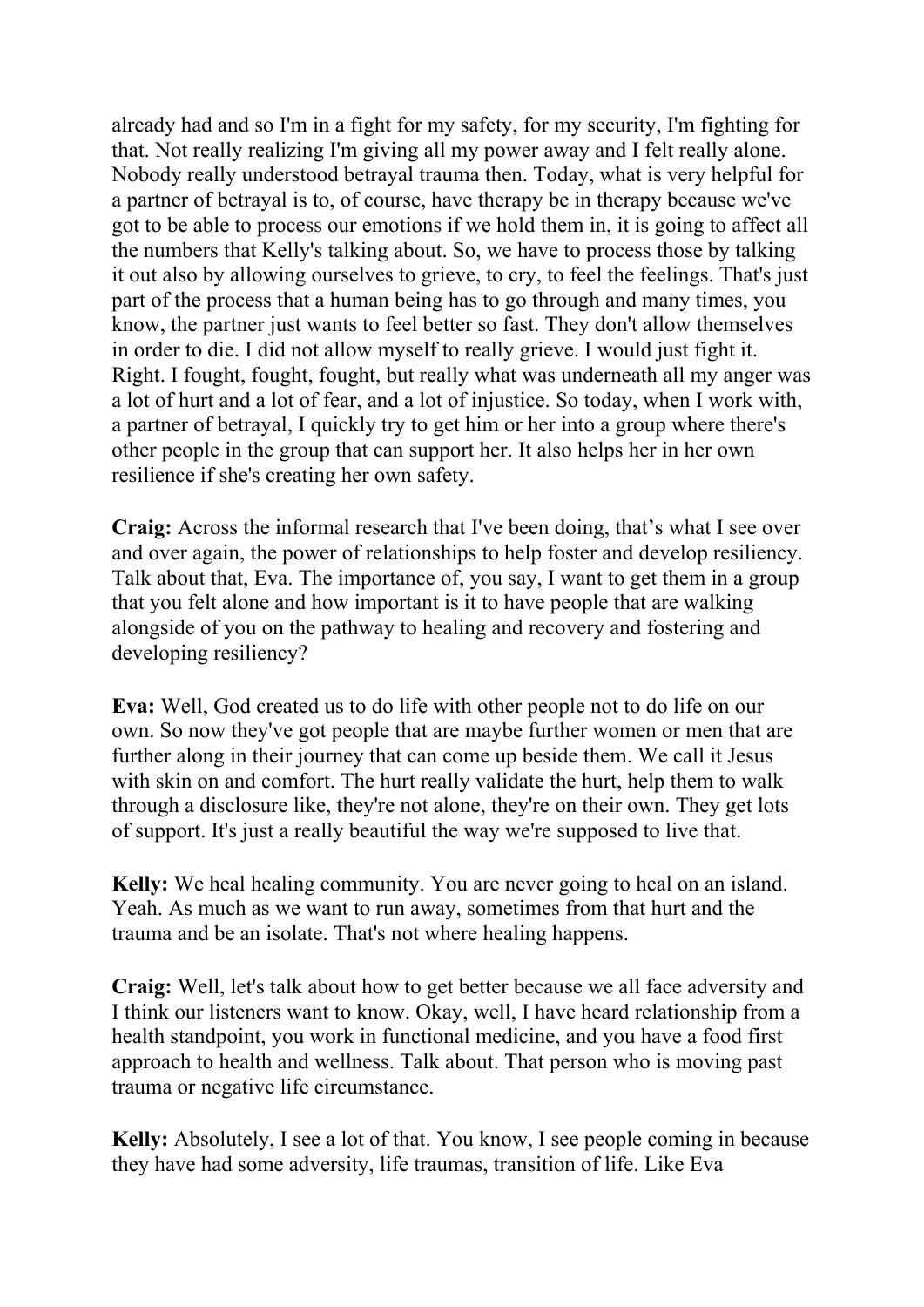mentioned hitting about 50 and realizing that. You know, we're an accumulation of everything we've experienced our whole life. We bioaccumulate. Right. And so the first thing that we do is really dig into, you know, what is this person's goals? What do they want to accomplish with their health? Because I could have the best ideas in the world about what would make them feel better, but if that's not really their goal, we're not going to get very far. So, clarifying their goals. What do they want? Then looking at their biomarkers, Eva's mentioned her numbers, right? Her numbers are her biomarkers. Those are the objective things I can measure looking at hormone balance, nutritional status, that helped me guide that process. So those are the first two steps and then, you know, biggest of all is the willingness to learn. Right? I want you to know you. I want you to understand what's driving your physiology and what it's going to be the biggest lever that we can use to get you the best result, because people want to see results quickly, right? They don't want to wait around five years trying to resolve.

**Eva:** However, in my own journey with Kelly, it has taken time for me to educate myself and to understand my body and what works for me. I mean, it is a process just like in therapy. It is a not a one and done.

**Kelly:** and you would say though that you felt better within the first three to six months but feeling better does not mean you're better and that's hard for people because once they start feeling better, motivation goes down.

**Eva:** Yeah, my motivation, because my mother has Alzheimer's has always been top notch. Yeah. In fact, this year, Kelly encouraged me to go to the amen clinic in Atlanta to have a brain scan. And I said, yes, I've been thinking about it for a few years. I went in August of 2021. The best thing that came out of that was there's a functional doctor with amen clinic too and he's like Kelly, but in Atlanta, And he said, you know, when I look at your brain, I have brain envy and I did not have a ring of fire. People who have a lot of trauma have a ring of fire. So, what that told me was that my brain has healed, and God created us with brains that can heal.

**Kelly:** Absolutely. Neuroplasticity. And that's what people need to hear is that no matter, you know, what created that trauma, you have the capacity to heal.

**Craig**: Brain envy. So, what I heard you say was we think in terms of the emotional toll, that stress and trauma brings on us but I think that we overlook the fact that the body does keep the score and you described the idea of a ring of fire and just this, this trauma, the brain's response to ongoing stress and trauma.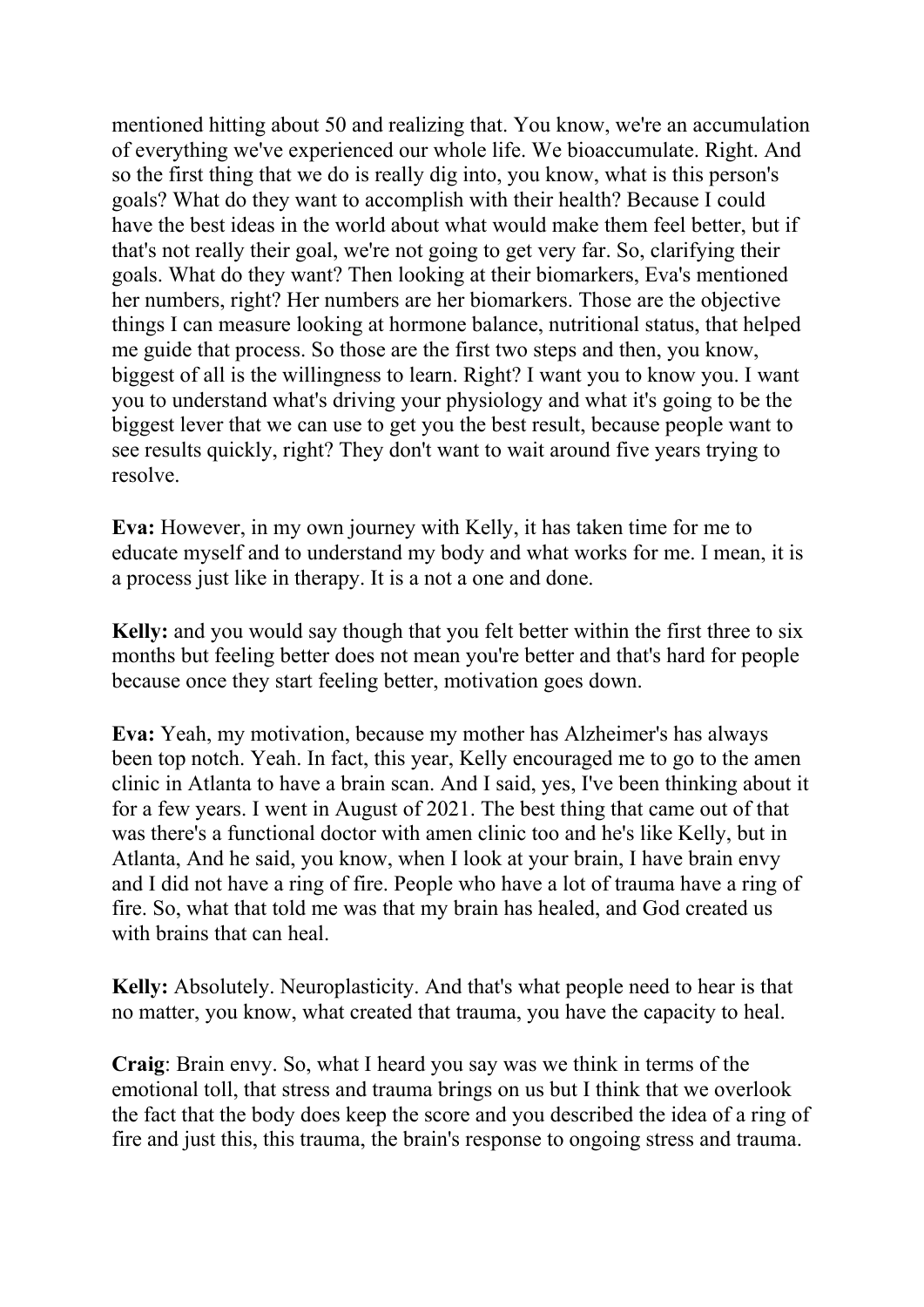I think that most of our listeners will agree that stress can hijack your brain and we, as human beings want to feel better. So to do that, we medicate, we avoid, that's a big one. I'm a big avoider. We distract ourselves. We, we work harder. We go on a run, we create busy-ness in our life, or we just suppress. You can think about anything that you want to think about, but don't think about a polar bear. It's impossible that which we try to avoid, we end up obsessing over. So Eva, when I think of your work, I think of the, maybe the woman whose husband has been unfaithful, but they just never deal with it. They just say okay, we're going to stay together and we are just going to move on to the next phase of life and what type of effect does that have on the relationship and the person moving forward, if they simply just avoid these negative things that happen in relationship?

**Eva**: Well, all of the traumas are stored in the limbic part of the brain, and that is where our fight flight or freeze responses are and so if we're not dealing with that, if we're not processing that we're in a state of hypervigilance, we have lots of intrusive thoughts, even if they've tried to move forward without really healing. They both may walk on eggshells. They're trying to manage the other person. You know, the word trust in scripture literally means that you don't edit. Right? So, you've got to rebuild trust in a relationship so that you're not in that state. You have freedom to be who you are. You're able to say, hey, this is how I feel. This is what I think this is. My desire is we move from reacting to responding. Now we're using our thinking brain, the prefrontal cortex and we can, I mean, I face hard things in the office. I face angry clients, but I have the ability today to be able to respond to it. I don't ever feel flooded with emotion anymore, but I used to the marriage.

**Kelly**: So when I heard Eva kind of describing her current response to a major stressor, what she's doing is she's giving herself space. She's created a space where she can have an encounter and then she can activate the part of her brain that would respond in a very healthy way. Where a lot of times, if that work hasn't been done, we're triggered and what shows up is not what we want to show up.

**Craig:** Yeah, for me, it's a lot easier to not be triggered at work. I've been a divorce lawyer now for 20 years and Matt and I have, this what we do all day long every day and it's easy for me in my life to not be reactive to something that's happening to someone else, someone I'm talking to. It's very easy to kind of have a more mindful, methodical, reasoned, rational approach, but you know what, when things happen in my life, that's really different when things are aligned in my home or my marriage or with my kids or with my finances.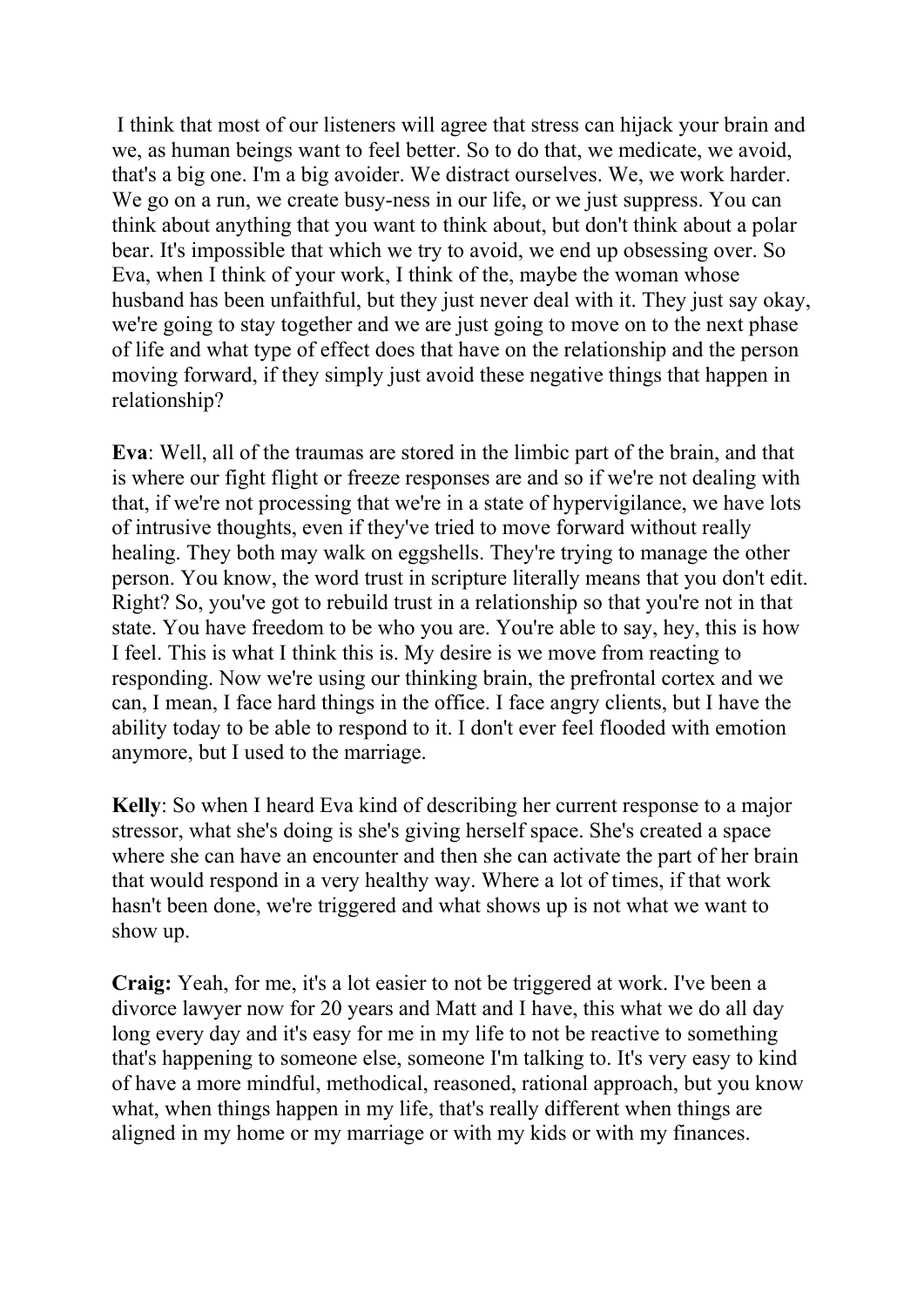That's when I feel it.

**Matt**: I guess, piggybacking off that, it's interesting because I feel like it almost happens in an opposite way for me dealing with, you know, what we deal with on a daily basis. I think sometimes on an unhealthy level, I marginalize issues that I experienced in my own personal life, thinking that, you know, I really don't have it that bad or I shouldn't be this upset about this because of all these other instances that I am encountering on a daily basis and while I think it's good in any circumstance to have perspective, yes sometimes you are overreacting and maybe something isn't as big of a deal as you're making it. It's probably just as unhealthy to constantly marginalize your own feelings about something because you think, well, you know, I really don't have enough license to feel this way at this moment.

**Craig:** Well, let's wrap up guys with some practical thoughts about building resilience and practicing resiliency. Kelly, give our listeners some just practical steps if they go back and I hope they really will go back and listen to episode 19, where we talked with you about just some basics of fundamental health, about movement, healthy air, good water, good relationship. Just these basic fundamental things that people can do. Can you talk to our listener about the basics of resiliency?

**Kelly**: Yes. So, from my perspective, I think that the questions that you need to ask yourself, how do you want to show up? You know, who do you want to be? And then when you're in a situation asking yourself, how would a healthy person handle this situation? And that can be as simple as choosing lunch. Right. You're out to lunch with friends, everybody's ordering cocktails and you're trying to clean it up. Well, what would a healthy person do? So, for me, it's really helping someone understand themselves better. Like how do they, how would they normally respond to that situation and figuring out hacks to work around those situations?

**Matt:** So, what you mean is focusing sort of not just on what you want, but the process of how to get there?

**Kelly:** The process is everything, because we can have all these wonderful goals year after year and at the end of the year, look back and go, what happened to that goal? Why did we get lost in the sauce of life as if we don't set up some actions, steps, and strategies that are for us, what works for me may not work for Eva?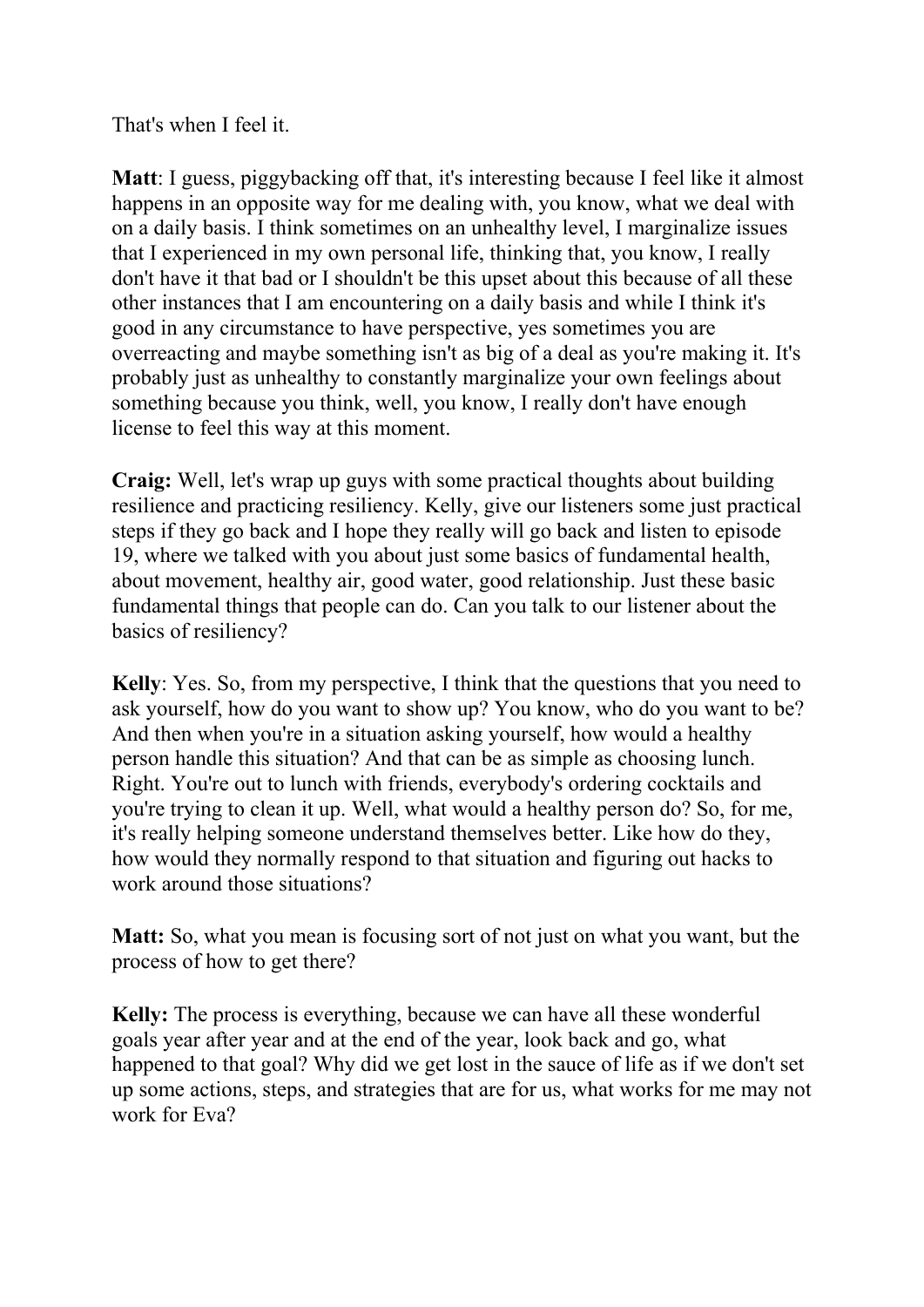**Matt:** Those people, they genuinely want those things when they experience those emotions of, I want this, I want to get in better shape. I want to make these different improvements. They truly want them.

**Kelly:** There's no lack of desire.

**Matt:** It's just that they're not implementing the process of how to do it either. They don't know how, or they're scared or any number of things. So, what are some ways that people can start to focus on?

**Kelly:** So, one of the things Eva mentioned to me before that I think is important is, you know, what motivated her was to see her biomarkers, to see her numbers, if she could track and trend her numbers, then she understood why she was doing what she was doing to get better.

**Eva:** and good mental health lives in reality.

**Craig:** Eva, talk about that, you mean good mental health lives, explain that to me.

**Eva:** The reality of what my biomarkers were. And continue and what they are today and the path that I am on. I have not arrived, but I certainly am on a path.

**Matt:** So, I see that as sort of a tangible way to connect the dots. I recognize today that I feel tired, or I feel a little run down and being able to look at an actual, tangible number and then maybe connect it to something that you did the day before or the night before. Well, I did not get enough sleep, or I had a couple drinks last night or ate fast food or whatever it might happen. I know for me, although I'm terrible at practicing, it is, you know, when you make those connections, it's almost like the light bulb type moment. You're like, you know, I know if I just don't do this, I'm probably not going to feel this way later but it's very powerful when those little light bulbs go off because a lot of times before the light turns on you just walking around in the dark and you don't really understand why you feel bad all the time.

**Craig:** Kelly, what would you say to the person who, I'm not a big scorekeeper. Believe it or not I'm competitive, but as I've gotten older, I play golf. I'm not that good. I don't keep score because I hit some good shots, hit some bad shots. What do you say to the person who's not into all the numbers?

**Kelly:** Some people aren't into the numbers, I'm into the numbers because I feel obligated to understand it so that I can help you make the change but as a